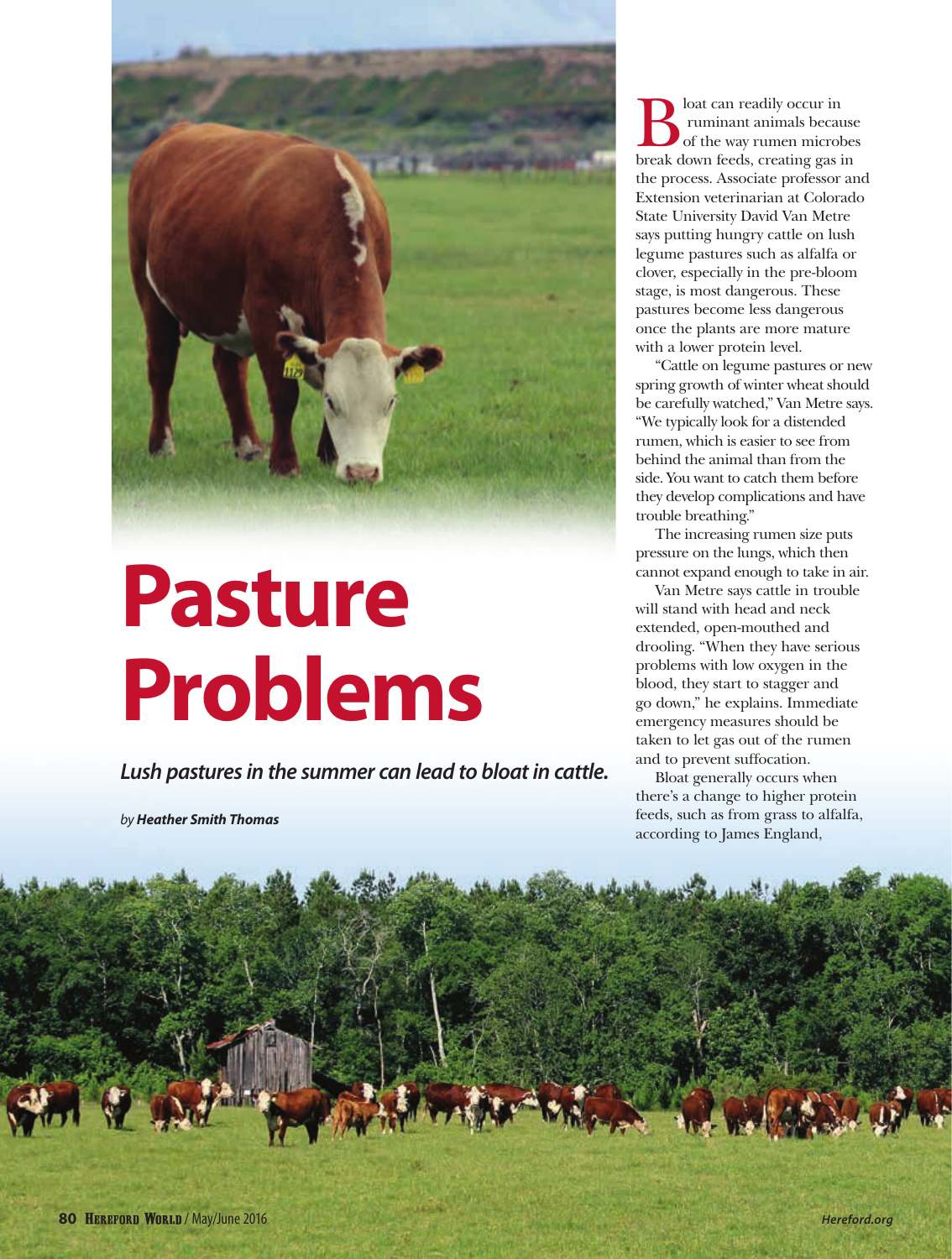professor of animal and veterinary science at the University of Idaho Caine Center. Grasses don't normally cause bloat, but some species of grass can create bloating under certain conditions.

"Usually cattle bloat when eating something that's highly digestible with high protein content, and they overload the rumen," he says. "Bacterial flora start to change and produce more gases, and bacterial byproducts produce a slime that traps the gas in small bubbles or froth," he says. The cattle can't expel the gas by belching as quickly as it is produced.

"Depending on the type of feed, it may be frothy bloat. These can't be belched as readily, nor let out very easily by stomach tube or trocar. Rapid bloat onset interferes with breathing. The distended rumen puts pressure on the lungs and on the nerves that affect breathing," England says.

In most instances, bloat occurs when cows move into lush alfalfa pastures or overeat on newly erupted seed-heads on certain grass pastures. Cattle should not be turned into these types of pastures when they are hungry nor moved into new strips when grazing rotationally.

"A lot of people pasture an alfalfa field in strips, and even though the cattle may have been on it awhile and you assume they are used to it, when you move them onto a new strip some

may bloat. You always want to move them when they are full or introduce them to it slowly. It's also wise to keep bloat blocks available, and make sure the cattle are eating them," England says.

## **Treatment**

Bloat should be considered an emergency and needs to be caught early. "The usual treatment is to pass a stomach tube or hose to pass off the gas," England says. "If that doesn't work you'll need a trocar to poke a hole in the rumen to let the gas out."

England explains that once the gas is vented off and the rumen deflates, it shifts position like a deflating balloon and may slide off the end of the trocar. "This is where you run the risk of the cow getting peritonitis. Usually if it's just a small hole and the gas is pretty well vented, there isn't much leaking of fluid into the abdominal cavity," he says.

Van Metre says the preferred therapy is to administer mineral oil or poloxalene via stomach tube into the rumen, but if the cattle are out on pasture, they may be too far from a holding facility. Administering the poloxalene or mineral oil by mouth is dangerous because the animal may inhale these medications into the lungs and the pneumonia that results is often fatal — it's always better to use a stomach tube or nasogastric tube.

**"Cattle on legume pastures or new spring growth of winter wheat should be carefully watched. We typically look for a distended rumen, which is easier to see from behind the animal than from the side. You want to catch them before they develop complications and have trouble breathing."**

*— David Van Metre*

"Sometimes it's a judgment call as to whether or not to put a trocar into the animal's rumen," Van Metre says. "Personally, I've seen a lot less problems with peritonitis if a person can use one of the new screw-in self-retaining trocars. Some people call it a corkscrew trocar. The inner part of the sharp spear is the same, but the outside of it is threaded like a wood screw. These are plastic, rather than steel. When you screw it all the way into the rumen it tends to hold the rumen next to the abdominal wall as the gas escapes and the rumen shrinks. This makes for less *continued on page 82...*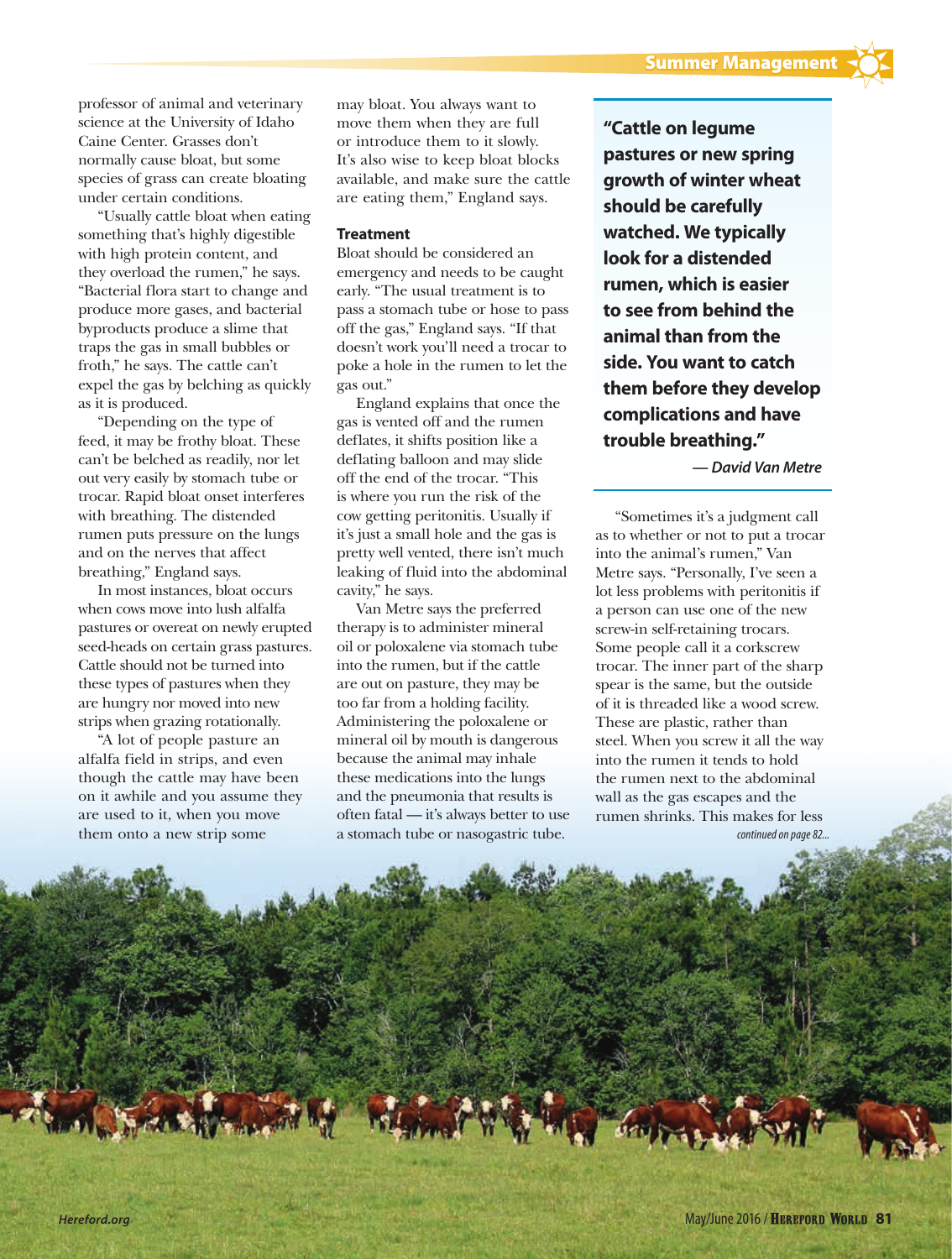leakage of rumen contents into the abdominal cavity."

England explains that the screwin trocar works well in calves to help keep the trocar in place, but it doesn't work quite as well in adult cattle.

"With the thicker depth of body wall in cattle it doesn't catch and hold the rumen as well as you'd think it would. It always amazes me, every time I open up a cow's side, how thick the muscle is, under the skin," England says. "You need at least a four-inch trocar and cannula. Most of the cannulas that come on trocars now, you can suture the side of it down so it won't pop back out. Depending on how far the rumen drops away from it as the gas comes out, it may still slide off the end of the trocar," he says.

Frothy bloat is difficult to release because the mass of bubbles tends to plug the stomach tube or trocar.

"In these instances you need to administer Therabloat® or some other bloat treatment product by tube," England explains. "Therabloat contains the same

ingredient as in bloat blocks, and helps break up the tiny bubbles so the gas can be released. It works a little better than mineral oil, which tends to end up on top of the rumen contents and can interfere with digestion."

In some instances England has attached a stomach pump to the end of the tube to pump out some of the frothy material. "The froth tends to keep plugging up the pump, but you can usually get some of the froth out and then put Therabloat back in through the tube, to break up the rest," he says.

Severe bloat — when the rumen is distended higher than the cow's backbone — is always an emergency and should be relieved quickly. Cows on lush legume pastures should be closely monitored. The rumen can continue to produce gas several hours after they quit eating.

## **Preventing bloat**

There are several ways to minimize bloat on pastures, and these include timing of grazing, paying attention

to plant maturity, observing soil moisture and considering the weather. Choose a dry day and wait until dew is off before putting animals in a new pasture. If they are first fed hay before being put into the pasture, there is less chance of them overeating lush legumes and, therefore, bloating.

It is safest to leave them on the pasture rather than to graze it intermittently. Disruption of grazing can lead to a higher incidence of bloat, such as when cattle are taken out of a pasture overnight or interrupted by storms or biting flies. Anything that disrupts their normal grazing patterns will result in more intense feeding periods afterward, which may increase the incidence of bloat, according to England.

Plant maturity is one of the most important factors in pasture bloat, so timing of grazing is crucial. Alfalfa pastures are safest when plants are fully mature. Bloat potential is highest when plants are in the pre-bud stage and decreases as the plant grows and matures to